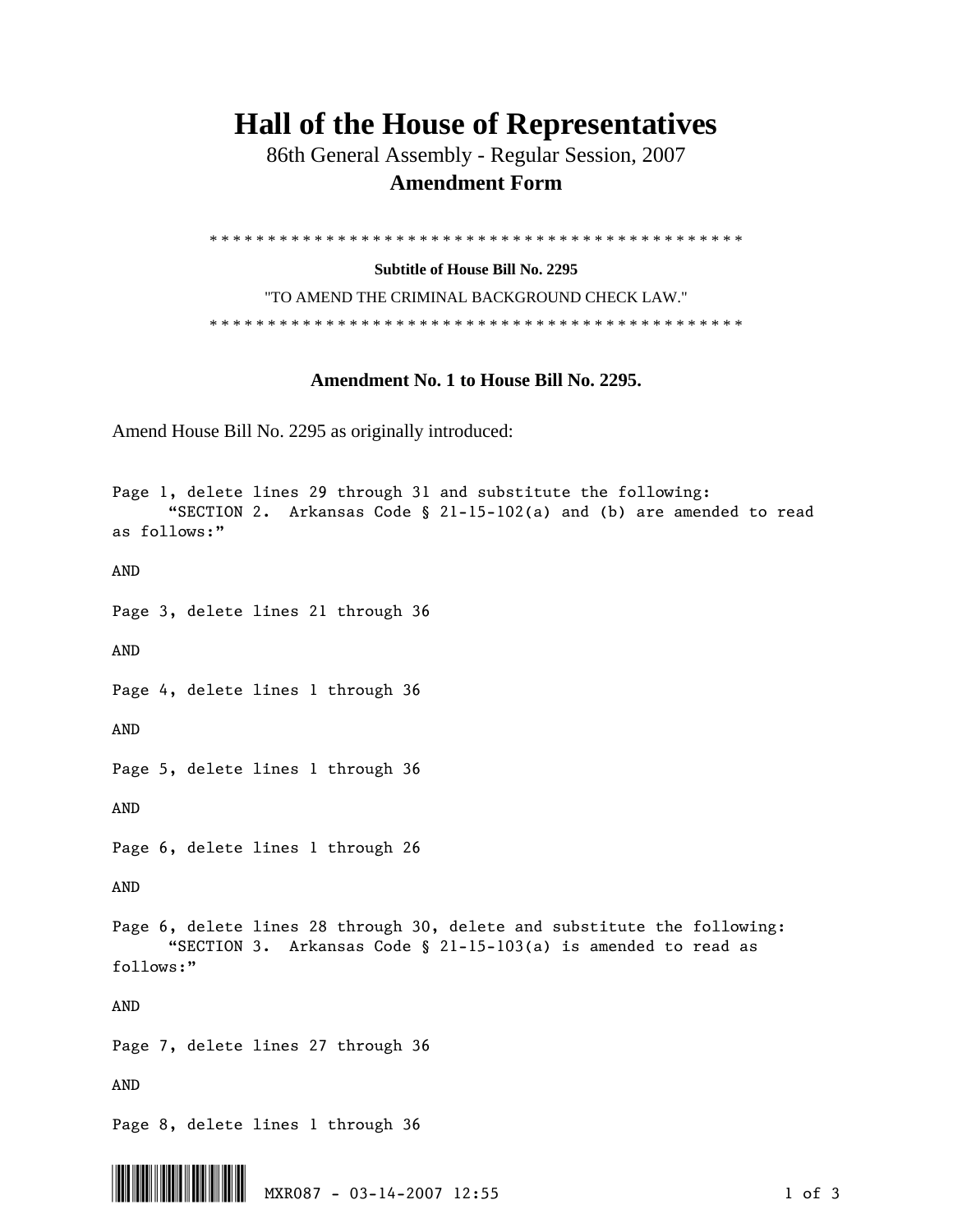AND Page 9, delete lines 1 through 36 AND Page 10, delete lines 1 through 36 AND Page 11, delete lines 1 through 7 AND Page 12, delete lines 26 through 28 and substitute the following: "SECTION 7. Arkansas Code § 21-15-111(a) and (b) are amended to read as follows:" AND Page 13, delete lines 35 and 36 AND Page 14, delete lines 1 through 36 AND Page 15, delete lines 1 through 36 AND Page 16, delete lines 1 through 29 AND Page 16, delete lines 31 through 33 and substitute the following: "SECTION 8. Arkansas Code § 21-15-112(a) is amended to read as follows:" AND Page 17, delete lines 15 through 36 AND Page 18, delete lines 1 through 36 AND Page 19, delete lines 1 through 36